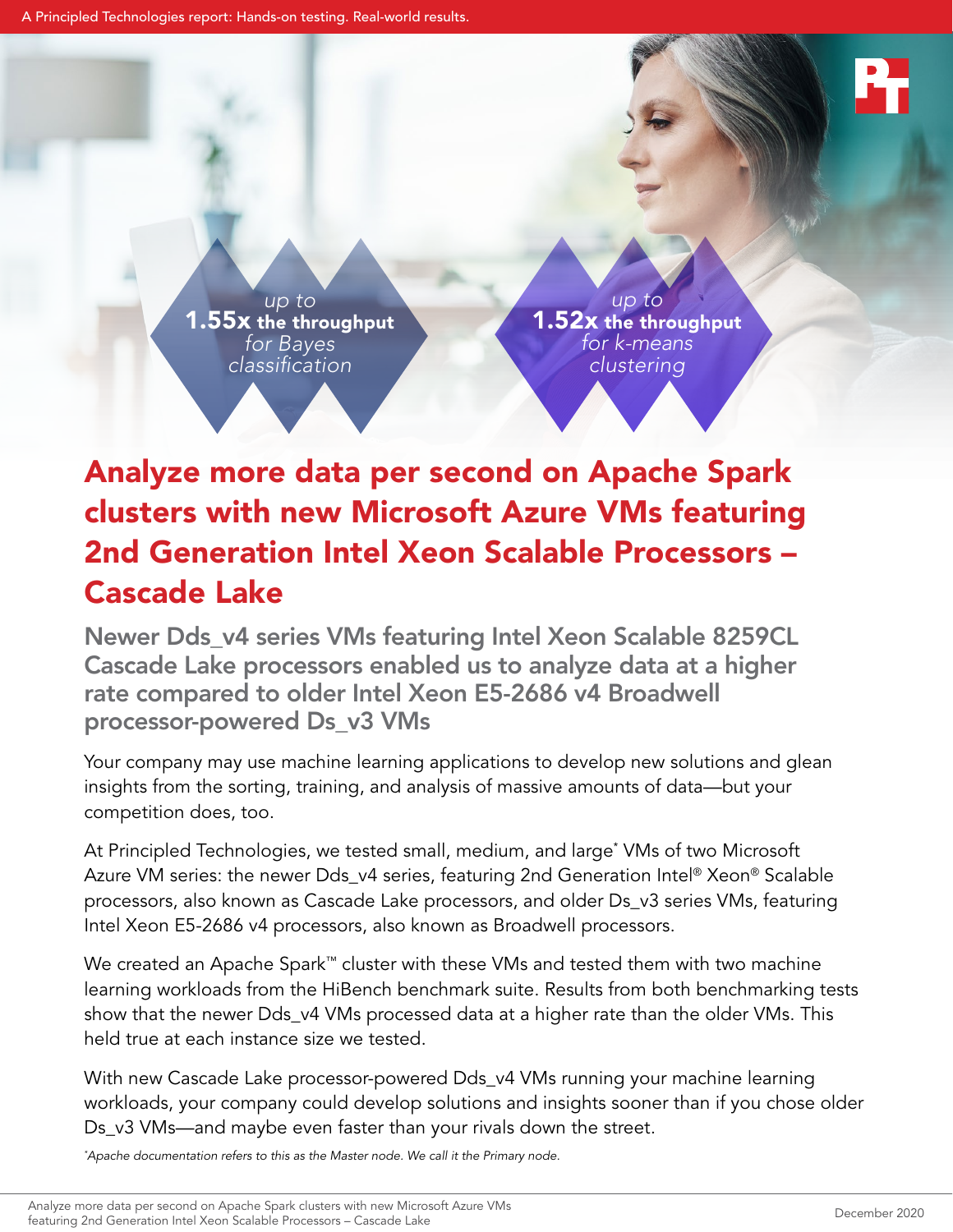### How we tested

We tested two series of memory-optimized VMs for Microsoft Azure:

- Newer Dds\_v4 series VMs featuring Cascade Lake processors
- Older Ds\_v3 series VMs featuring Broadwell processors
	- Note: Ds\_v3 VMs come in multiple processor configurations. For our testing, we chose these processors only.

We compared these VMs across three sizes: small VMs (8 vCPUs with two 4-core executors), medium VMs (16 vCPUs with four 4-core executors), and large VMs (64 vCPUs with sixteen 4-core executors). We chose these sizes to represent a spectrum of workloads companies may need. We increased the number of workload executors to scale the amount of work relative to the available hardware and tuned the workloads to utilize as much CPU as possible.

For each environment, we used five VMs to create a 1+4 cluster of identical VMs with one VM acting as a Primary node\* and the other four VMs acting as the Worker nodes. We used Hadoop Distributed File System as the cluster storage file system. Figure 1 proves a visual breakdown of the VMs we tested.



Figure 1: Specifications for the Microsoft Azure instances we used in testing. Note that we tested each instance in the East US (Zone 1) region Source: Principled Technologies.

#### Benchmarking

Your company's machine learning workflow likely involves processing and analyzing unstructured data from disparate sources. We used two tests from the HiBench benchmark suite to assess each instance series' largescale machine learning performance:

- k-means clustering: The HiBench implementation of the well-known insight-discovery and datamining algorithm
- Naive Bayesian classification: The training portion of the Naive Bayesian classification, which is a popular algorithm for knowledge discovery and data-mining

Because each of these benchmarks represented a different method for manipulating data, we were able to view multiple perspectives on each cluster's large-scale machine learning performance.

*\* Apache documentation refers to this as the Master node. We call it the Primary node.*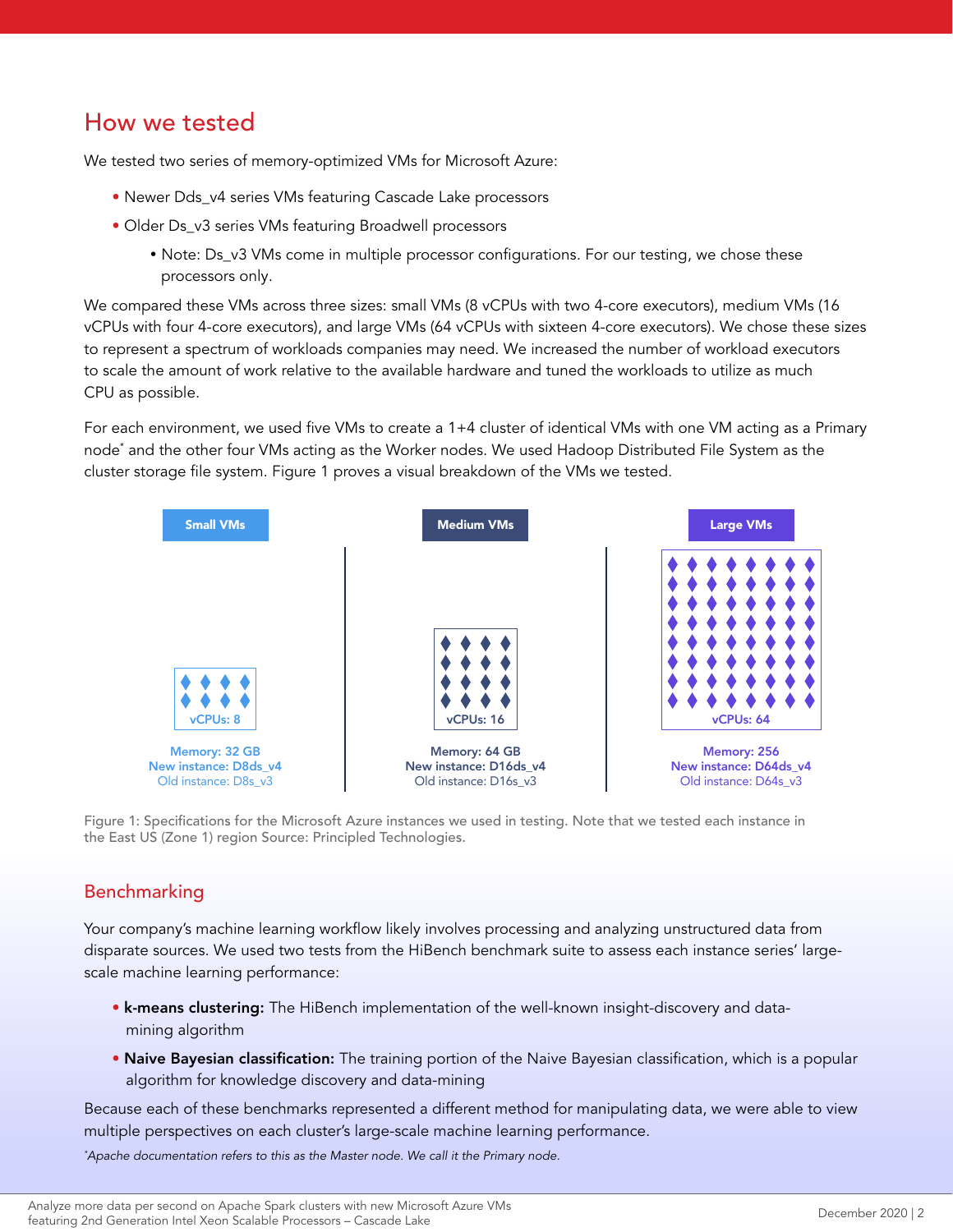# Our results

#### Small VMs

Small businesses with large-scale machine learning needs may find that new Dds\_v4 VMs for Microsoft Azure can satisfy their current level of work while leaving room to grow in the future. As Figure 2 shows, for both the k-means clustering and Naive Bayesian classification workloads, the Cascade Lake processor-powered D8ds\_v4 VM cluster processed data at a higher rate than the Broadwell processor-powered D8s\_v3 VM cluster.



Figure 2: Normalized comparison of the average data throughput each small VM achieved in the Naïve Bayesian classification and k-means clustering workloads. Higher throughput is better. Source: Principled Technologies.

#### Medium VMs

Mid-sized business could find more than middle-of-the-road big data performance with 16-vCPU Dds\_v4 VMs. Figure 3 shows that the D16ds\_v4 VM cluster processed 1.31x the rate of data as the older D16s\_v3 VM cluster on the k-means clustering workload, and 1.46x the rate of data on the Naive Bayesian classification benchmark.



Figure 3: Normalized comparison of the average data throughput each medium VM cluster achieved in the Naïve Bayesian classification and k-means clustering workloads. Higher throughput is better. Source: Principled Technologies.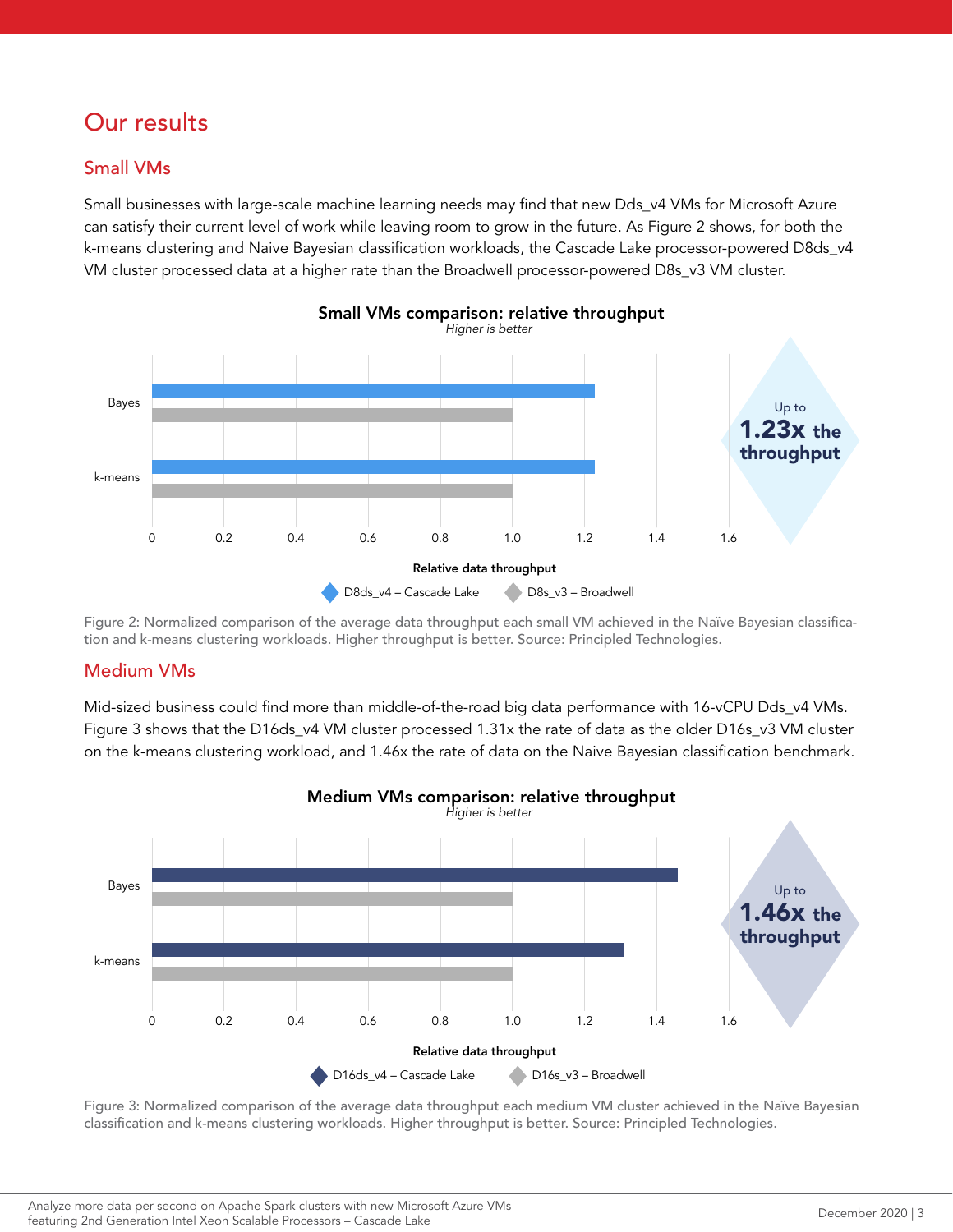#### Dds\_v4 series VMs for Microsoft Azure

According to Microsoft, Dds\_v4 series VMs offer several advantages that may contribute to better performance than the Ds\_v3 series:<sup>1</sup>

- Guaranteed 2nd Generation Intel Xeon Scalable processors for every VM
- 50 percent larger default disk drives
- Higher IOPS on default disk drives

To learn more, visit<https://docs.microsoft.com/en-us/azure/virtual-machines/ddv4-ddsv4-series>.

#### Large VMs

Large businesses that gather and process many terabytes of data could sort through and analyze more data in a given session with Dds\_v4 VMs for Microsoft Azure. Figure 4 shows that the Cascade Lake processor-powered D64ds\_v4 VM cluster processed data at 1.52x the rate of the Broadwell processor-powered D64s\_v3 VM cluster during the k-means clustering algorithm test, and 1.55x the rate during the Naïve Bayesian classification test.



Figure 4: Normalized comparison of the average data throughput each large VM cluster achieved in the Naive Bayesian classification and k-means clustering workloads. Higher throughput is better. Source: Principled Technologies.



#### Better performance and better value

In our tests, the newer Dds\_v4 series VMs featuring Cascade Lake processors processed data at 1.23 to 1.55 times the rate of the older Ds\_v3 series VMs featuring Broadwell processors. Because the Dds\_v4 VMs cost just 1.17 times the price of the Ds\_v3 VMs, they present a better investment value for your Apache Spark big data workloads.2

Analyze more data per second on Apache Spark clusters with new Microsoft Azure VMs rations and persecution in repacte spark clusters with thew witch oscil review wits<br>featuring 2nd Generation Intel Xeon Scalable Processors – Cascade Lake December 2020 | 4